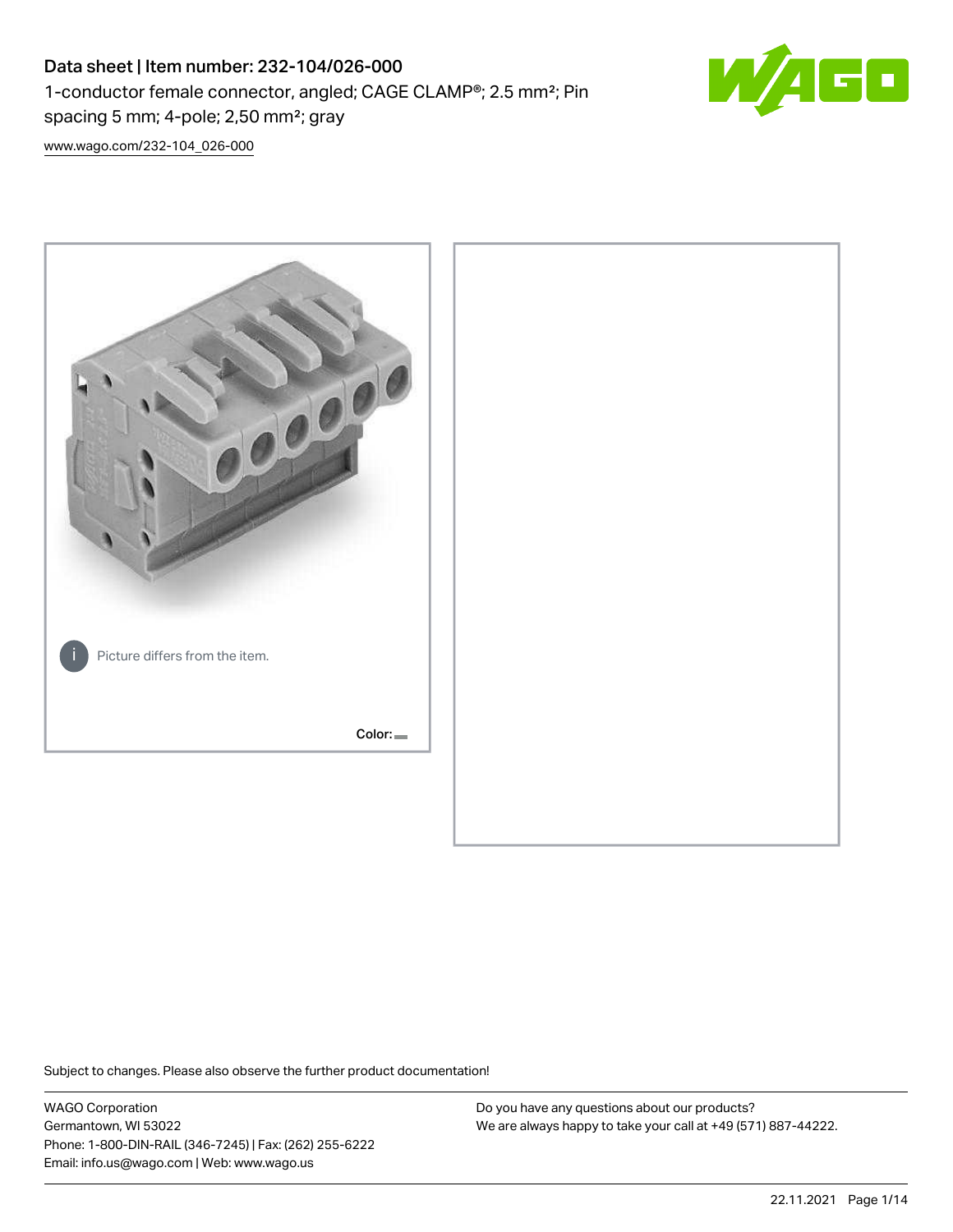

Dimensions in mm

 $L =$  (pole no. x pin spacing) + 1.5 mm + 0.9 mm

2- to 3-pole female connectors – one latch only

#### Item description

- **Universal connection for all conductor types**
- Easy cable pre-assembly and on-unit wiring via vertical and horizontal CAGE CLAMP<sup>®</sup> actuation  $\blacksquare$
- $\blacksquare$ Integrated test ports
- $\blacksquare$ With coding fingers

Subject to changes. Please also observe the further product documentation! Data

WAGO Corporation Germantown, WI 53022 Phone: 1-800-DIN-RAIL (346-7245) | Fax: (262) 255-6222 Email: info.us@wago.com | Web: www.wago.us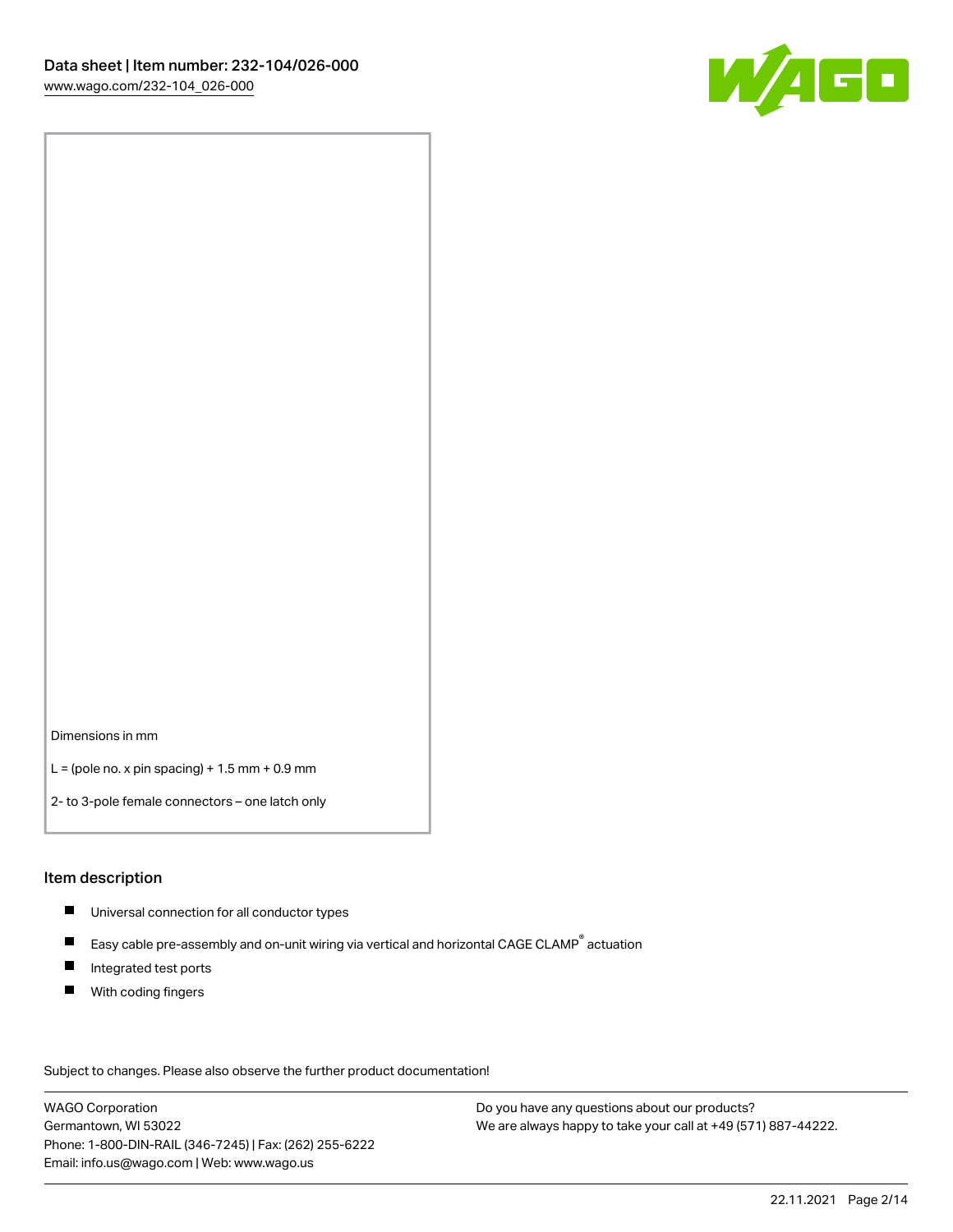

## Data Notes

| Safety information 1 | The MCS-MULTI CONNECTION SYSTEM includes connectors<br>without breaking capacity in accordance with DIN EN 61984. When<br>used as intended, these connectors must not be connected<br>/disconnected when live or under load. The circuit design should<br>ensure header pins, which can be touched, are not live when<br>unmated. |
|----------------------|-----------------------------------------------------------------------------------------------------------------------------------------------------------------------------------------------------------------------------------------------------------------------------------------------------------------------------------|
| Variants:            | Gold-plated or partially gold-plated contact surfaces<br>Other versions (or variants) can be requested from WAGO Sales or<br>configured at https://configurator.wago.com/                                                                                                                                                         |

#### Electrical data

## IEC Approvals

| Ratings per                 | IEC/EN 60664-1                                                        |
|-----------------------------|-----------------------------------------------------------------------|
| Rated voltage (III / 3)     | 320 V                                                                 |
| Rated surge voltage (III/3) | 4 <sub>k</sub> V                                                      |
| Rated voltage (III/2)       | 320 V                                                                 |
| Rated surge voltage (III/2) | 4 <sub>k</sub> V                                                      |
| Nominal voltage (II/2)      | 630 V                                                                 |
| Rated surge voltage (II/2)  | 4 <sub>k</sub> V                                                      |
| Rated current               | 14A                                                                   |
| Legend (ratings)            | $(III / 2)$ $\triangle$ Overvoltage category III / Pollution degree 2 |

#### UL Approvals

| Approvals per                  | UL 1059 |
|--------------------------------|---------|
| Rated voltage UL (Use Group B) | 300 V   |
| Rated current UL (Use Group B) | 15 A    |
| Rated voltage UL (Use Group D) | 300 V   |
| Rated current UL (Use Group D) | 10 A    |

# Ratings per UL

| Rated voltage UL 1977 | 300 V |
|-----------------------|-------|
| Rated current UL 1977 |       |

#### CSA Approvals

Approvals per CSA

Subject to changes. Please also observe the further product documentation!

| <b>WAGO Corporation</b>                                | Do you have any questions about our products?                 |
|--------------------------------------------------------|---------------------------------------------------------------|
| Germantown, WI 53022                                   | We are always happy to take your call at +49 (571) 887-44222. |
| Phone: 1-800-DIN-RAIL (346-7245)   Fax: (262) 255-6222 |                                                               |
| Email: info.us@wago.com   Web: www.wago.us             |                                                               |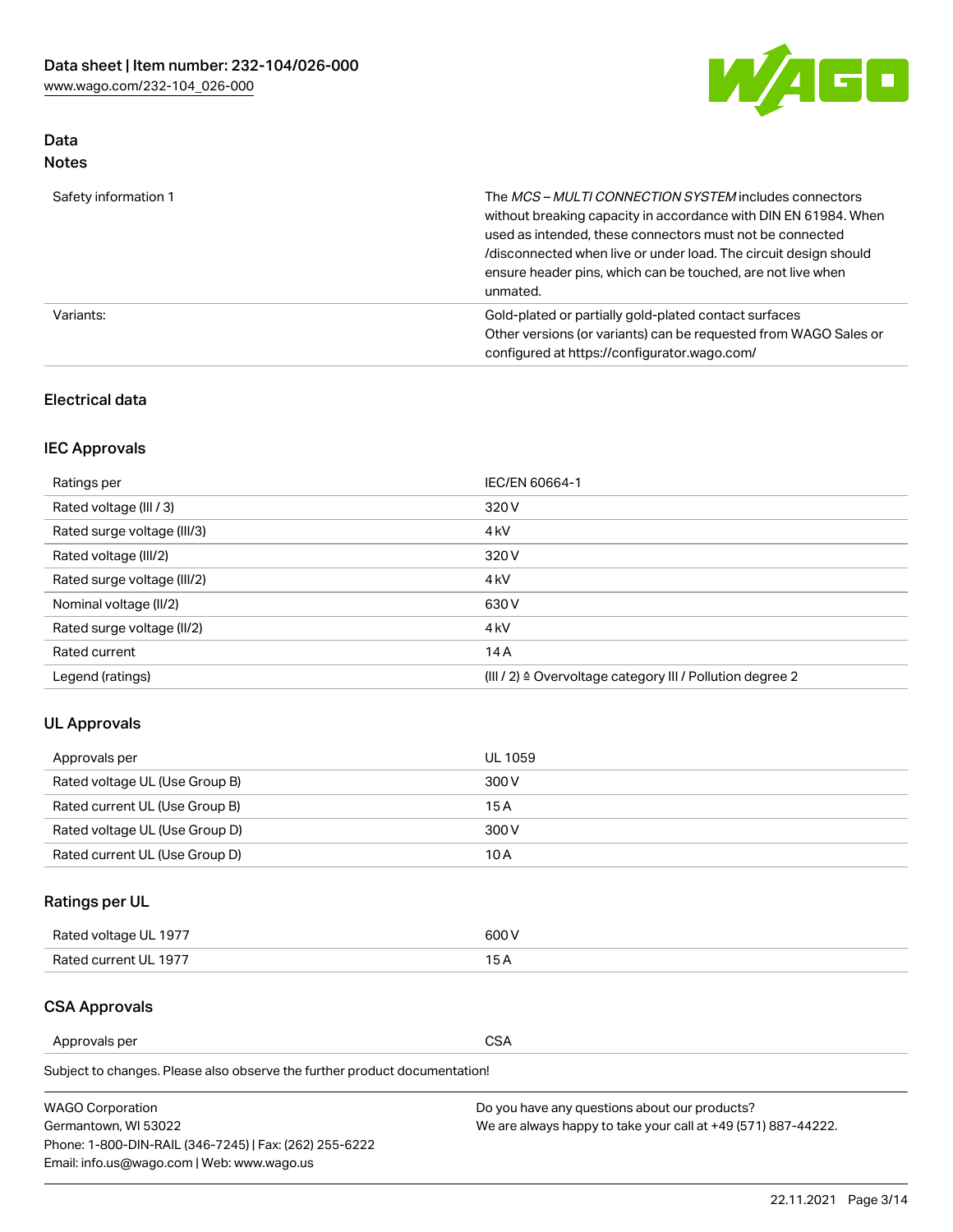[www.wago.com/232-104\\_026-000](http://www.wago.com/232-104_026-000)



| Rated voltage CSA (Use Group B) | 300 V |
|---------------------------------|-------|
| Rated current CSA (Use Group B) | 15 A  |
| Rated voltage CSA (Use Group D) | 300 V |
| Rated current CSA (Use Group D) | 10 A  |

#### Connection data

| Total number of connection points |  |
|-----------------------------------|--|
| Total number of potentials        |  |
| Number of connection types        |  |
| Number of levels                  |  |

#### Connection 1

| Connection technology                             | CAGE CLAMP <sup>®</sup>                 |
|---------------------------------------------------|-----------------------------------------|
| Actuation type                                    | Operating tool                          |
| Solid conductor                                   | $0.082.5$ mm <sup>2</sup> / 28  12 AWG  |
| Fine-stranded conductor                           | $0.08$ 2.5 mm <sup>2</sup> / 28  12 AWG |
| Fine-stranded conductor; with insulated ferrule   | $0.251.5$ mm <sup>2</sup>               |
| Fine-stranded conductor; with uninsulated ferrule | $0.252.5$ mm <sup>2</sup>               |
| Strip length                                      | 89 mm / 0.31  0.35 inch                 |
| Number of poles                                   | 4                                       |
| Conductor entry direction to mating direction     | 270°                                    |

#### Physical data

| Pin spacing | 5 mm / 0.197 inch     |
|-------------|-----------------------|
| Width       | 22.4 mm / 0.882 inch  |
| Height      | 23.9 mm / 0.941 inch  |
| Depth       | 22.75 mm / 0.896 inch |

#### Mechanical data

| Design<br>angled |  |
|------------------|--|
|------------------|--|

#### Plug-in connection

| Contact type (pluggable connector) | Female connector/socket |
|------------------------------------|-------------------------|
| Connector (connection type)        | for conductor           |
| Mismating protection               | No.                     |
| Locking of plug-in connection      | Without                 |

Subject to changes. Please also observe the further product documentation!

| <b>WAGO Corporation</b>                                | Do you have any questions about our products?                 |
|--------------------------------------------------------|---------------------------------------------------------------|
| Germantown, WI 53022                                   | We are always happy to take your call at +49 (571) 887-44222. |
| Phone: 1-800-DIN-RAIL (346-7245)   Fax: (262) 255-6222 |                                                               |
| Email: info.us@wago.com   Web: www.wago.us             |                                                               |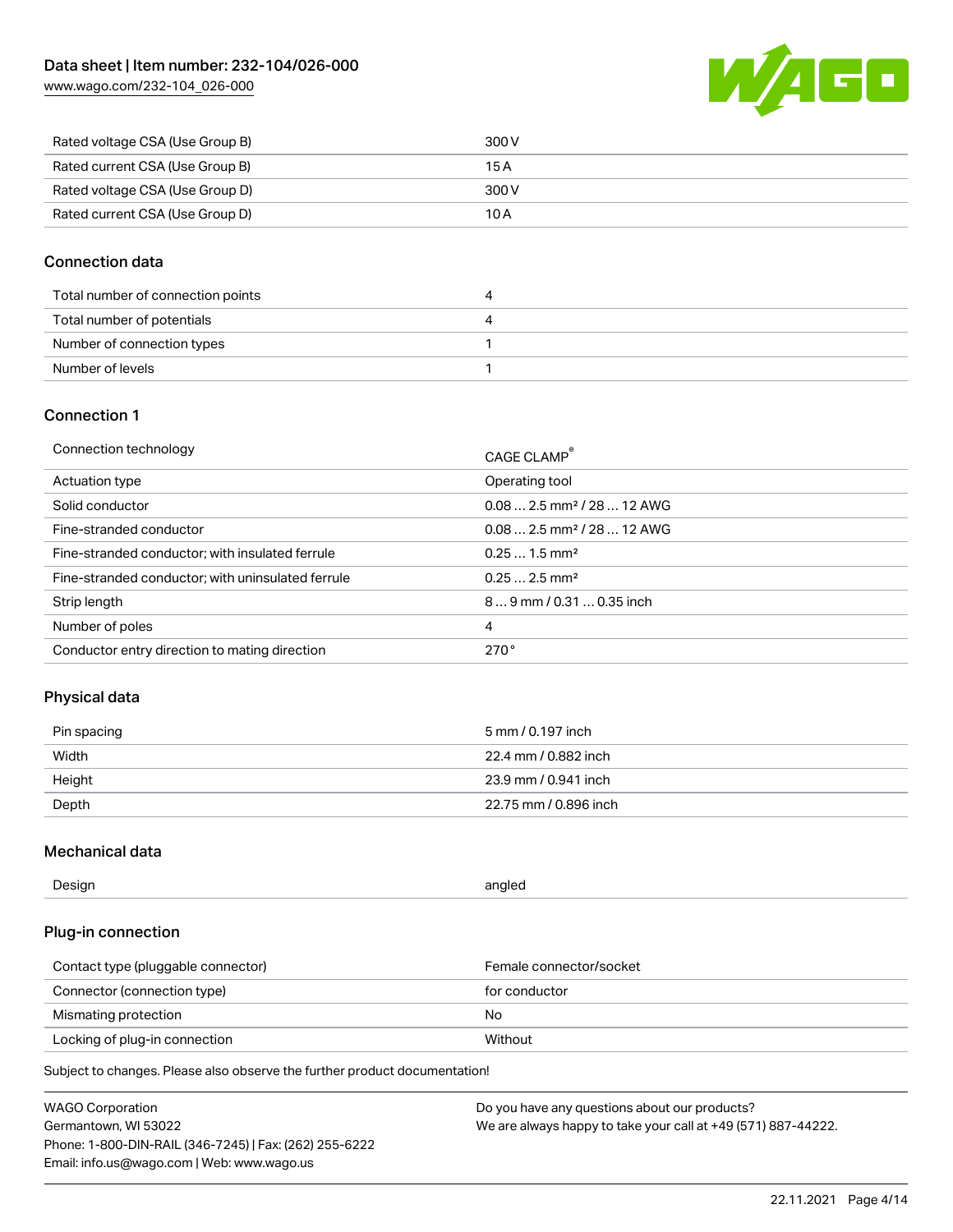

## Material data

| Color                       | gray                              |
|-----------------------------|-----------------------------------|
| Material group              |                                   |
| Insulation material         | Polyamide (PA66)                  |
| Flammability class per UL94 | V <sub>0</sub>                    |
| Clamping spring material    | Chrome nickel spring steel (CrNi) |
| Contact material            | Copper alloy                      |
| Contact plating             | tin-plated                        |
| Fire load                   | $0.125$ MJ                        |
| Weight                      | 7.6g                              |

# Environmental requirements

| Limit temperature range<br>.<br>$\blacksquare$ . The contract of the contract of the contract of the contract of the contract of the contract of the contract of the contract of the contract of the contract of the contract of the contract of the contract of the | …+85 ° <sup>∩</sup><br>-60 |
|----------------------------------------------------------------------------------------------------------------------------------------------------------------------------------------------------------------------------------------------------------------------|----------------------------|
|----------------------------------------------------------------------------------------------------------------------------------------------------------------------------------------------------------------------------------------------------------------------|----------------------------|

#### Commercial data

| Product Group         | 3 (Multi Conn. System) |
|-----------------------|------------------------|
| PU (SPU)              | 100 Stück              |
| Packaging type        | box                    |
| Country of origin     | PL                     |
| <b>GTIN</b>           | 4044918383806          |
| Customs tariff number | 8536694040             |

# Approvals / Certificates

#### Country specific Approvals

| Logo | Approval                                            | <b>Additional Approval Text</b> | Certificate<br>name |
|------|-----------------------------------------------------|---------------------------------|---------------------|
|      | <b>CB</b><br><b>DEKRA Certification B.V.</b>        | IEC 61984                       | NL-39756            |
|      | <b>CSA</b><br>DEKRA Certification B.V.              | C <sub>22.2</sub>               | 1466354             |
| EMA  | <b>KEMA/KEUR</b><br><b>DEKRA Certification B.V.</b> | EN 61984                        | 2190761.01          |

#### Ship Approvals

Subject to changes. Please also observe the further product documentation!

| <b>WAGO Corporation</b>                                | Do you have any questions about our products?                 |
|--------------------------------------------------------|---------------------------------------------------------------|
| Germantown, WI 53022                                   | We are always happy to take your call at +49 (571) 887-44222. |
| Phone: 1-800-DIN-RAIL (346-7245)   Fax: (262) 255-6222 |                                                               |
| Email: info.us@wago.com   Web: www.wago.us             |                                                               |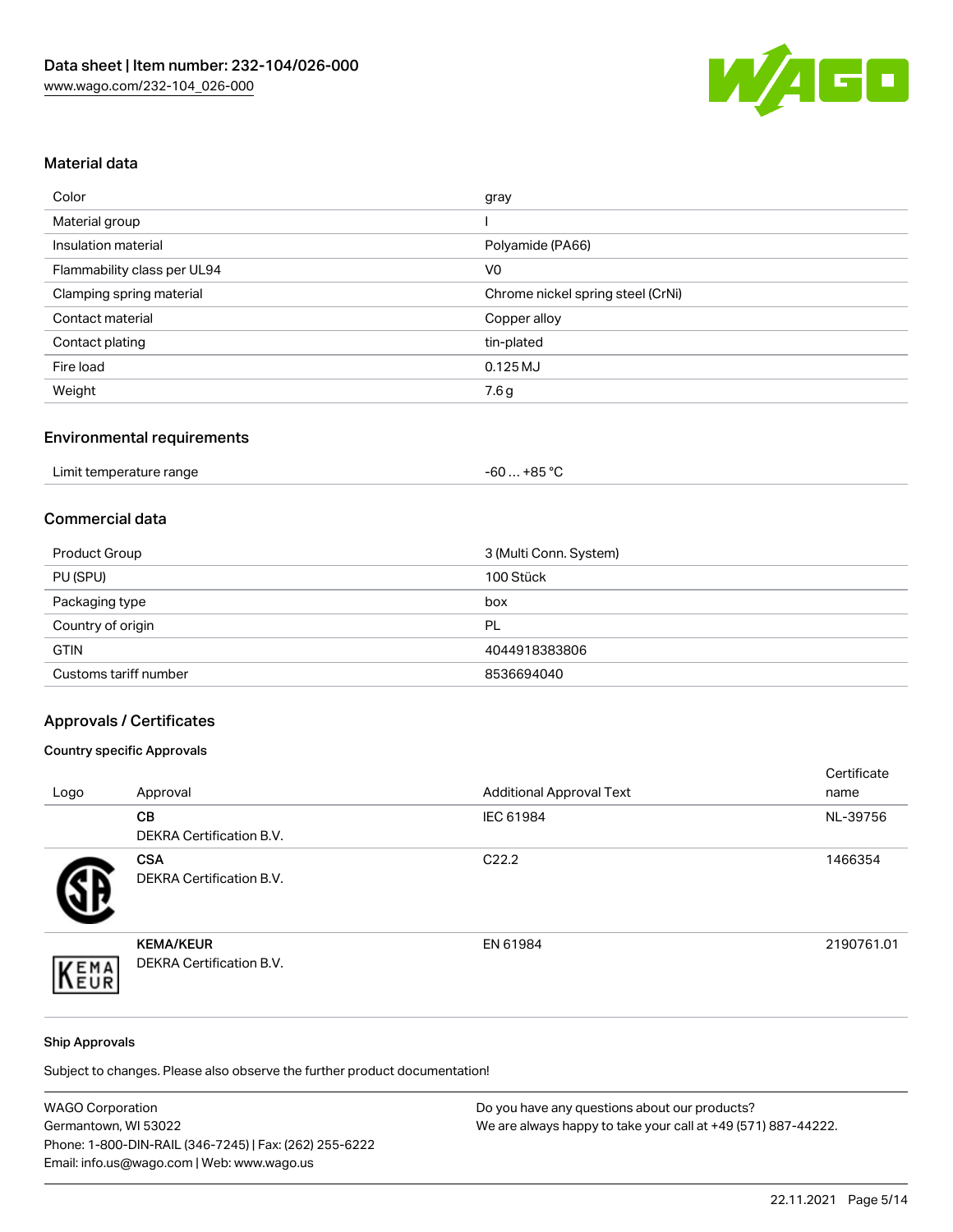

| Logo                                         | Approval                                                                                                       | <b>Additional Approval Text</b> | Certificate<br>name                 |
|----------------------------------------------|----------------------------------------------------------------------------------------------------------------|---------------------------------|-------------------------------------|
| ABS                                          | <b>ABS</b><br>American Bureau of Shipping                                                                      |                                 | $19 -$<br>HG15869876-<br><b>PDA</b> |
|                                              | <b>BV</b><br>Bureau Veritas S.A.                                                                               | IEC 60998                       | 11915/D0 BV                         |
|                                              | <b>DNV GL</b><br>Det Norske Veritas, Germanischer Lloyd                                                        |                                 | TAE 000016Z                         |
| <b>UL-Approvals</b>                          |                                                                                                                |                                 |                                     |
| Logo                                         | Approval                                                                                                       | <b>Additional Approval Text</b> | Certificate<br>name                 |
|                                              | UL<br>Underwriters Laboratories Inc.                                                                           | UL 1059                         | E45172                              |
|                                              | <b>UR</b><br>Underwriters Laboratories Inc.                                                                    | <b>UL 1977</b>                  | E45171                              |
| Counterpart                                  |                                                                                                                |                                 |                                     |
|                                              | Item no.231-604<br>Male connector; 4-pole; Pin spacing 5 mm; gray                                              |                                 | www.wago.com/231-604                |
|                                              | Item no.231-134/001-000<br>Male header; 4-pole; THT; 1.0 x 1.0 mm solder pin; straight; pin spacing 5 mm; gray |                                 | www.wago.com/231-134/001-000        |
|                                              | Item no.231-434/001-000<br>Male header; 4-pole; THT; 1.0 x 1.0 mm solder pin; angled; pin spacing 5 mm; gray   |                                 | www.wago.com/231-434/001-000        |
| <b>Optional accessories</b><br>Strain relief |                                                                                                                |                                 |                                     |
| Strain relief housing                        |                                                                                                                |                                 |                                     |
|                                              | Subject to changes. Please also observe the further product documentation!                                     |                                 |                                     |
|                                              |                                                                                                                |                                 |                                     |

WAGO Corporation Germantown, WI 53022 Phone: 1-800-DIN-RAIL (346-7245) | Fax: (262) 255-6222 Email: info.us@wago.com | Web: www.wago.us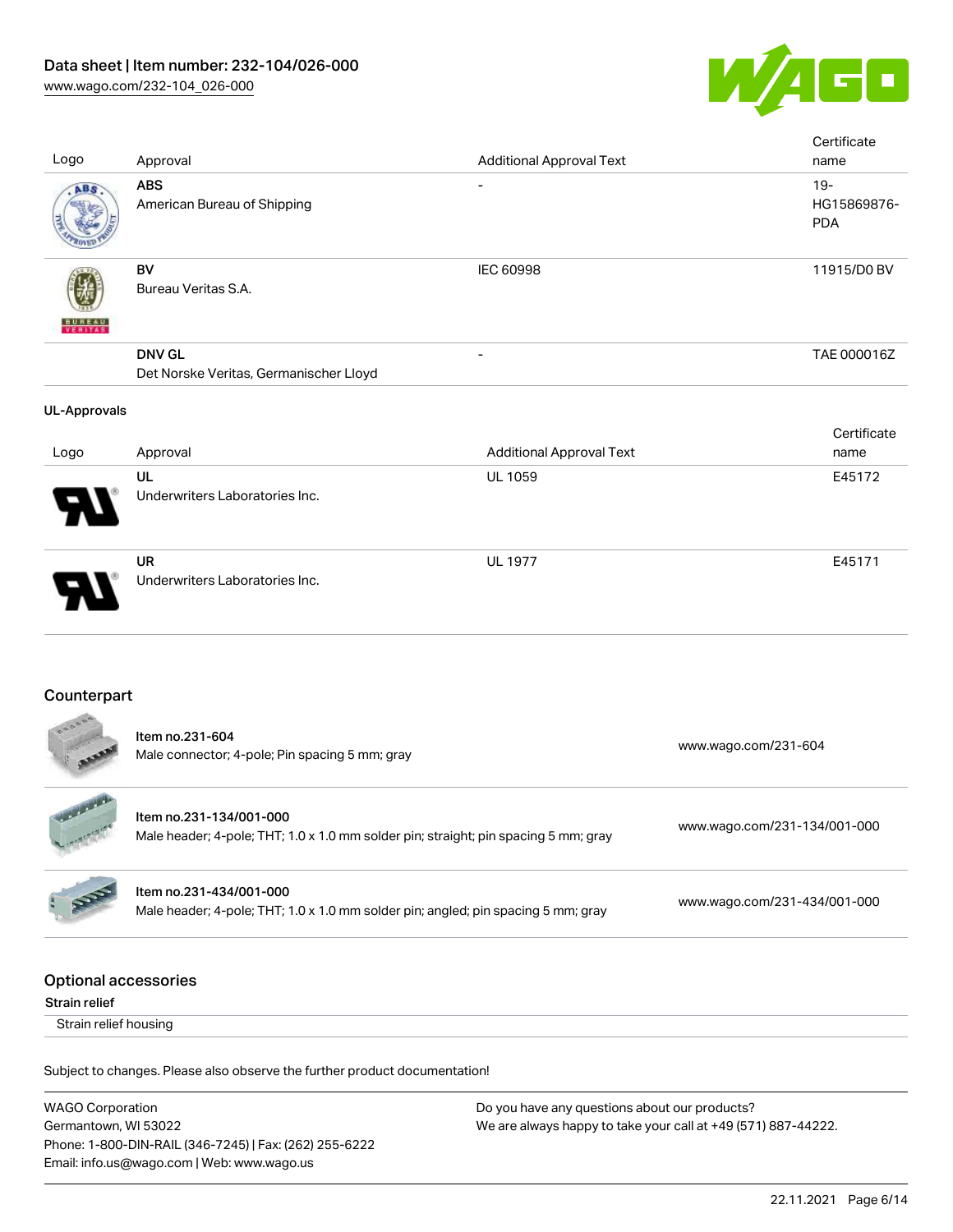[www.wago.com/232-104\\_026-000](http://www.wago.com/232-104_026-000)





Item no.: 232-604

Next risk 202 004<br>Strain relief housing; gray [www.wago.com/232-604](http://www.wago.com/232-604)

| Marking accessories |                                                                                                                                                                                                 |                                  |
|---------------------|-------------------------------------------------------------------------------------------------------------------------------------------------------------------------------------------------|----------------------------------|
| Marking strip       |                                                                                                                                                                                                 |                                  |
|                     | Item no.: 210-331/500-103<br>Marking strips; as a DIN A4 sheet; MARKED; 1-12 (300x); Height of marker strip: 2.3 mm/0.091 in; Strip<br>length 182 mm; Horizontal marking; Self-adhesive; white  | www.wago.com/210-331<br>/500-103 |
|                     | Item no.: 210-331/500-104<br>Marking strips; as a DIN A4 sheet; MARKED; 13-24 (300x); Height of marker strip: 2.3 mm/0.091 in; Strip<br>length 182 mm; Horizontal marking; Self-adhesive; white | www.wago.com/210-331<br>/500-104 |
|                     | Item no.: 210-332/500-202<br>Marking strips; as a DIN A4 sheet; MARKED; 1-16 (160x); Height of marker strip: 3 mm; Strip length 182<br>mm; Horizontal marking; Self-adhesive; white             | www.wago.com/210-332<br>/500-202 |
|                     | Item no.: 210-332/500-206<br>Marking strips; as a DIN A4 sheet; MARKED; 33-48 (160x); Height of marker strip: 3 mm; Strip length<br>182 mm; Horizontal marking; Self-adhesive; white            | www.wago.com/210-332<br>/500-206 |
|                     | Item no.: 210-332/500-205<br>Marking strips; as a DIN A4 sheet; MARKED; 1-32 (80x); Height of marker strip: 3 mm; Strip length 182<br>mm; Horizontal marking; Self-adhesive; white              | www.wago.com/210-332<br>/500-205 |
|                     | Item no.: 210-332/500-204<br>Marking strips; as a DIN A4 sheet; MARKED; 17-32 (160x); Height of marker strip: 3 mm; Strip length<br>182 mm; Horizontal marking; Self-adhesive; white            | www.wago.com/210-332<br>/500-204 |
| Cover               |                                                                                                                                                                                                 |                                  |
| Cover               |                                                                                                                                                                                                 |                                  |
|                     | Item no.: 231-668<br>Lockout caps; for covering unused clamping units; gray                                                                                                                     | www.wago.com/231-668             |
| <b>Ferrules</b>     |                                                                                                                                                                                                 |                                  |
| Ferrule             |                                                                                                                                                                                                 |                                  |
|                     | Item no.: 216-101<br>Ferrule; Sleeve for 0.5 mm <sup>2</sup> / AWG 22; uninsulated; electro-tin plated; silver-colored                                                                          | www.wago.com/216-101             |
|                     | Item no.: 216-104<br>Ferrule; Sleeve for 1.5 mm <sup>2</sup> / AWG 16; uninsulated; electro-tin plated; silver-colored                                                                          | www.wago.com/216-104             |
|                     | Item no.: 216-106<br>Ferrule; Sleeve for 2.5 mm <sup>2</sup> / AWG 14; uninsulated; electro-tin plated; silver-colored                                                                          | www.wago.com/216-106             |
|                     | Item no.: 216-102<br>Ferrule; Sleeve for 0.75 mm <sup>2</sup> / AWG 20; uninsulated; electro-tin plated; silver-colored                                                                         | www.wago.com/216-102             |
|                     | Item no.: 216-103<br>Ferrule; Sleeve for 1 mm <sup>2</sup> / AWG 18; uninsulated; electro-tin plated                                                                                            | www.wago.com/216-103             |
|                     |                                                                                                                                                                                                 |                                  |

 $\ddot{1}$ 

Subject to changes. Please also observe the further product documentation!

WAGO Corporation Germantown, WI 53022 Phone: 1-800-DIN-RAIL (346-7245) | Fax: (262) 255-6222 Email: info.us@wago.com | Web: www.wago.us Do you have any questions about our products? We are always happy to take your call at +49 (571) 887-44222.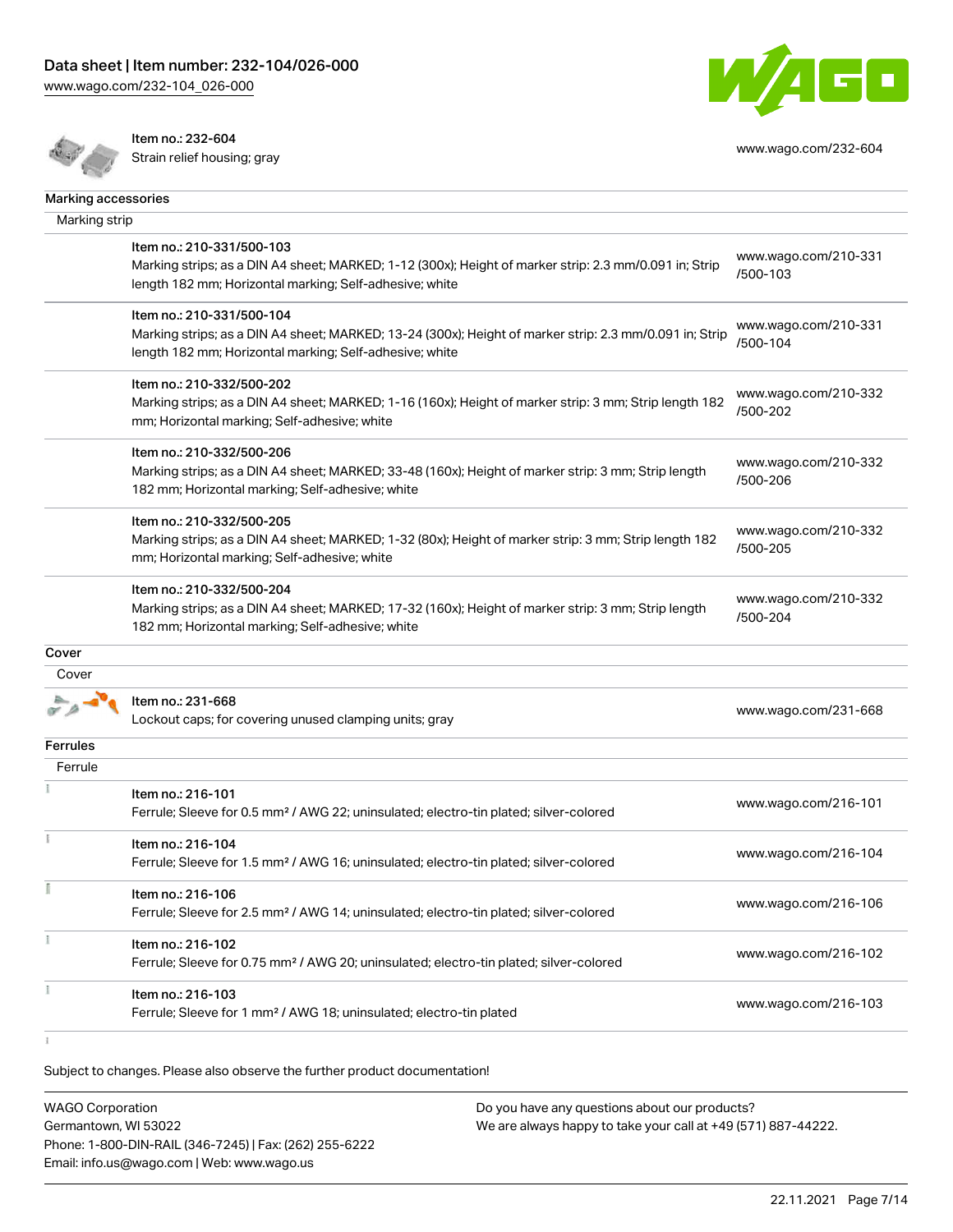Phone: 1-800-DIN-RAIL (346-7245) | Fax: (262) 255-6222

Email: info.us@wago.com | Web: www.wago.us

[www.wago.com/232-104\\_026-000](http://www.wago.com/232-104_026-000)



| Item no.: 216-123<br>Ferrule; Sleeve for 1 mm <sup>2</sup> / AWG 18; uninsulated; electro-tin plated; silver-colored                                                                              | www.wago.com/216-123 |
|---------------------------------------------------------------------------------------------------------------------------------------------------------------------------------------------------|----------------------|
| Item no.: 216-122<br>Ferrule; Sleeve for 0.75 mm <sup>2</sup> / AWG 20; uninsulated; electro-tin plated; silver-colored                                                                           | www.wago.com/216-122 |
| Item no.: 216-124<br>Ferrule; Sleeve for 1.5 mm <sup>2</sup> / AWG 16; uninsulated; electro-tin plated                                                                                            | www.wago.com/216-124 |
| Item no.: 216-142<br>Ferrule; Sleeve for 0.75 mm <sup>2</sup> / 18 AWG; uninsulated; electro-tin plated; electrolytic copper; gastight<br>crimped; acc. to DIN 46228, Part 1/08.92                | www.wago.com/216-142 |
| Item no.: 216-132<br>Ferrule; Sleeve for 0.34 mm <sup>2</sup> / AWG 24; uninsulated; electro-tin plated                                                                                           | www.wago.com/216-132 |
| Item no.: 216-121<br>Ferrule; Sleeve for 0.5 mm <sup>2</sup> / AWG 22; uninsulated; electro-tin plated; silver-colored                                                                            | www.wago.com/216-121 |
| Item no.: 216-143<br>Ferrule; Sleeve for 1 mm <sup>2</sup> / AWG 18; uninsulated; electro-tin plated; electrolytic copper; gastight<br>crimped; acc. to DIN 46228, Part 1/08.92                   | www.wago.com/216-143 |
| Item no.: 216-131<br>Ferrule; Sleeve for 0.25 mm <sup>2</sup> / AWG 24; uninsulated; electro-tin plated; silver-colored                                                                           | www.wago.com/216-131 |
| Item no.: 216-141<br>Ferrule; Sleeve for 0.5 mm <sup>2</sup> / 20 AWG; uninsulated; electro-tin plated; electrolytic copper; gastight<br>crimped; acc. to DIN 46228, Part 1/08.92                 | www.wago.com/216-141 |
| Item no.: 216-152<br>Ferrule; Sleeve for 0.34 mm <sup>2</sup> / AWG 24; uninsulated; electro-tin plated                                                                                           | www.wago.com/216-152 |
| Item no.: 216-203<br>Ferrule; Sleeve for 1 mm <sup>2</sup> / AWG 18; insulated; electro-tin plated; red                                                                                           | www.wago.com/216-203 |
| Item no.: 216-202<br>Ferrule; Sleeve for 0.75 mm <sup>2</sup> / 18 AWG; insulated; electro-tin plated; gray                                                                                       | www.wago.com/216-202 |
| Item no.: 216-151<br>Ferrule; Sleeve for 0.25 mm <sup>2</sup> / AWG 24; uninsulated; electro-tin plated                                                                                           | www.wago.com/216-151 |
| Item no.: 216-204<br>Ferrule; Sleeve for 1.5 mm <sup>2</sup> / AWG 16; insulated; electro-tin plated; black                                                                                       | www.wago.com/216-204 |
| Item no.: 216-144<br>Ferrule; Sleeve for 1.5 mm <sup>2</sup> / AWG 16; uninsulated; electro-tin plated; electrolytic copper; gastight<br>crimped; acc. to DIN 46228, Part 1/08.92; silver-colored | www.wago.com/216-144 |
| Item no.: 216-201<br>Ferrule; Sleeve for 0.5 mm <sup>2</sup> / 20 AWG; insulated; electro-tin plated; white                                                                                       | www.wago.com/216-201 |
| Item no.: 216-223<br>Ferrule; Sleeve for 1 mm <sup>2</sup> / AWG 18; insulated; electro-tin plated; red                                                                                           | www.wago.com/216-223 |
| Item no.: 216-241<br>Ferrule; Sleeve for 0.5 mm <sup>2</sup> / 20 AWG; insulated; electro-tin plated; electrolytic copper; gastight                                                               | www.wago.com/216-241 |
| Subject to changes. Please also observe the further product documentation!                                                                                                                        |                      |
| <b>WAGO Corporation</b><br>Do you have any questions about our products?<br>Germantown, WI 53022<br>We are always happy to take your call at +49 (571) 887-44222.                                 |                      |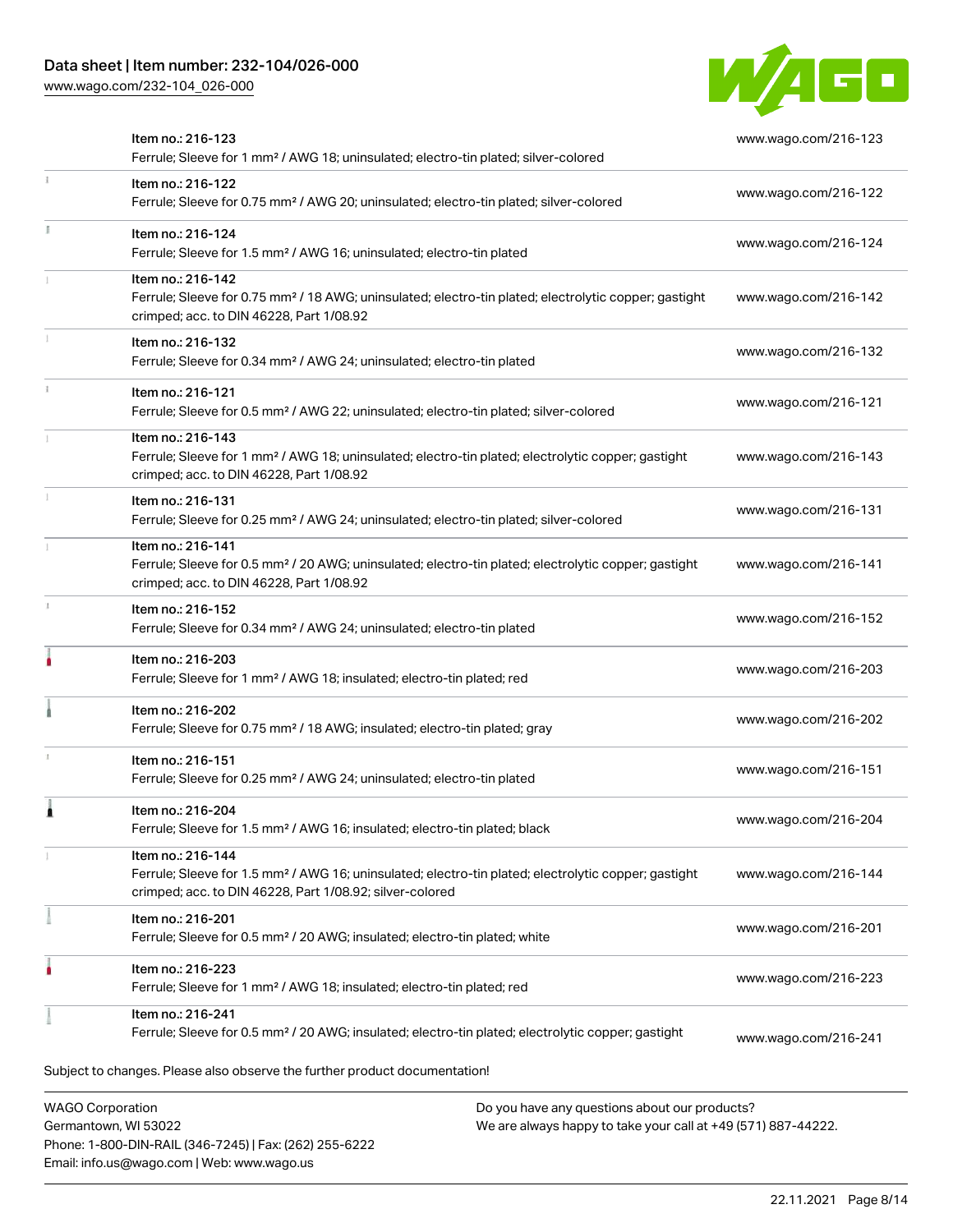## Data sheet | Item number: 232-104/026-000

Phone: 1-800-DIN-RAIL (346-7245) | Fax: (262) 255-6222

Email: info.us@wago.com | Web: www.wago.us

[www.wago.com/232-104\\_026-000](http://www.wago.com/232-104_026-000)



crimped; acc. to DIN 46228, Part 4/09.90; white

|                         | Item no.: 216-242                                                                                                                                                                                       |                                                               |                      |
|-------------------------|---------------------------------------------------------------------------------------------------------------------------------------------------------------------------------------------------------|---------------------------------------------------------------|----------------------|
|                         | Ferrule; Sleeve for 0.75 mm <sup>2</sup> / 18 AWG; insulated; electro-tin plated; electrolytic copper; gastight<br>crimped; acc. to DIN 46228, Part 4/09.90; gray                                       |                                                               | www.wago.com/216-242 |
|                         | Item no.: 216-222<br>Ferrule; Sleeve for 0.75 mm <sup>2</sup> / 18 AWG; insulated; electro-tin plated; gray                                                                                             |                                                               | www.wago.com/216-222 |
|                         | Item no.: 216-221<br>Ferrule; Sleeve for 0.5 mm <sup>2</sup> / 20 AWG; insulated; electro-tin plated; white                                                                                             |                                                               | www.wago.com/216-221 |
| 1                       | Item no.: 216-224<br>Ferrule; Sleeve for 1.5 mm <sup>2</sup> / AWG 16; insulated; electro-tin plated; black                                                                                             |                                                               | www.wago.com/216-224 |
|                         | Item no.: 216-243<br>Ferrule; Sleeve for 1 mm <sup>2</sup> / AWG 18; insulated; electro-tin plated; electrolytic copper; gastight crimped; www.wago.com/216-243<br>acc. to DIN 46228, Part 4/09.90; red |                                                               |                      |
| Â                       | Item no.: 216-244<br>Ferrule; Sleeve for 1.5 mm <sup>2</sup> / AWG 16; insulated; electro-tin plated; electrolytic copper; gastight<br>crimped; acc. to DIN 46228, Part 4/09.90; black                  |                                                               | www.wago.com/216-244 |
|                         | Item no.: 216-263<br>Ferrule; Sleeve for 1 mm <sup>2</sup> / AWG 18; insulated; electro-tin plated; electrolytic copper; gastight crimped; www.wago.com/216-263<br>acc. to DIN 46228, Part 4/09.90; red |                                                               |                      |
| ۸                       | Item no.: 216-264<br>Ferrule; Sleeve for 1.5 mm <sup>2</sup> / AWG 16; insulated; electro-tin plated; electrolytic copper; gastight<br>crimped; acc. to DIN 46228, Part 4/09.90; black                  |                                                               | www.wago.com/216-264 |
| 1                       | Item no.: 216-284<br>Ferrule; Sleeve for 1.5 mm <sup>2</sup> / AWG 16; insulated; electro-tin plated; electrolytic copper; gastight<br>crimped; acc. to DIN 46228, Part 4/09.90; black                  |                                                               | www.wago.com/216-284 |
|                         | Item no.: 216-262<br>Ferrule; Sleeve for 0.75 mm <sup>2</sup> / 18 AWG; insulated; electro-tin plated; electrolytic copper; gastight<br>crimped; acc. to DIN 46228, Part 4/09.90; gray                  |                                                               | www.wago.com/216-262 |
|                         | Item no.: 216-301<br>Ferrule; Sleeve for 0.25 mm <sup>2</sup> / AWG 24; insulated; electro-tin plated; yellow                                                                                           |                                                               | www.wago.com/216-301 |
|                         | Item no.: 216-321<br>Ferrule; Sleeve for 0.25 mm <sup>2</sup> / AWG 24; insulated; electro-tin plated; yellow                                                                                           |                                                               | www.wago.com/216-321 |
|                         | Item no.: 216-322<br>Ferrule; Sleeve for 0.34 mm <sup>2</sup> / 22 AWG; insulated; electro-tin plated; green                                                                                            |                                                               | www.wago.com/216-322 |
| ı                       | Item no.: 216-302<br>Ferrule; Sleeve for 0.34 mm <sup>2</sup> / 22 AWG; insulated; electro-tin plated; light turquoise                                                                                  |                                                               | www.wago.com/216-302 |
| Jumpers                 |                                                                                                                                                                                                         |                                                               |                      |
| Jumper                  |                                                                                                                                                                                                         |                                                               |                      |
|                         | Item no.: 231-905<br>Jumper; for conductor entry; 5-way; insulated; gray                                                                                                                                |                                                               | www.wago.com/231-905 |
|                         | Item no.: 231-903<br>Jumper; for conductor entry; 3-way; insulated; gray                                                                                                                                |                                                               | www.wago.com/231-903 |
|                         | Subject to changes. Please also observe the further product documentation!                                                                                                                              |                                                               |                      |
| <b>WAGO Corporation</b> |                                                                                                                                                                                                         | Do you have any questions about our products?                 |                      |
| Germantown, WI 53022    |                                                                                                                                                                                                         | We are always happy to take your call at +49 (571) 887-44222. |                      |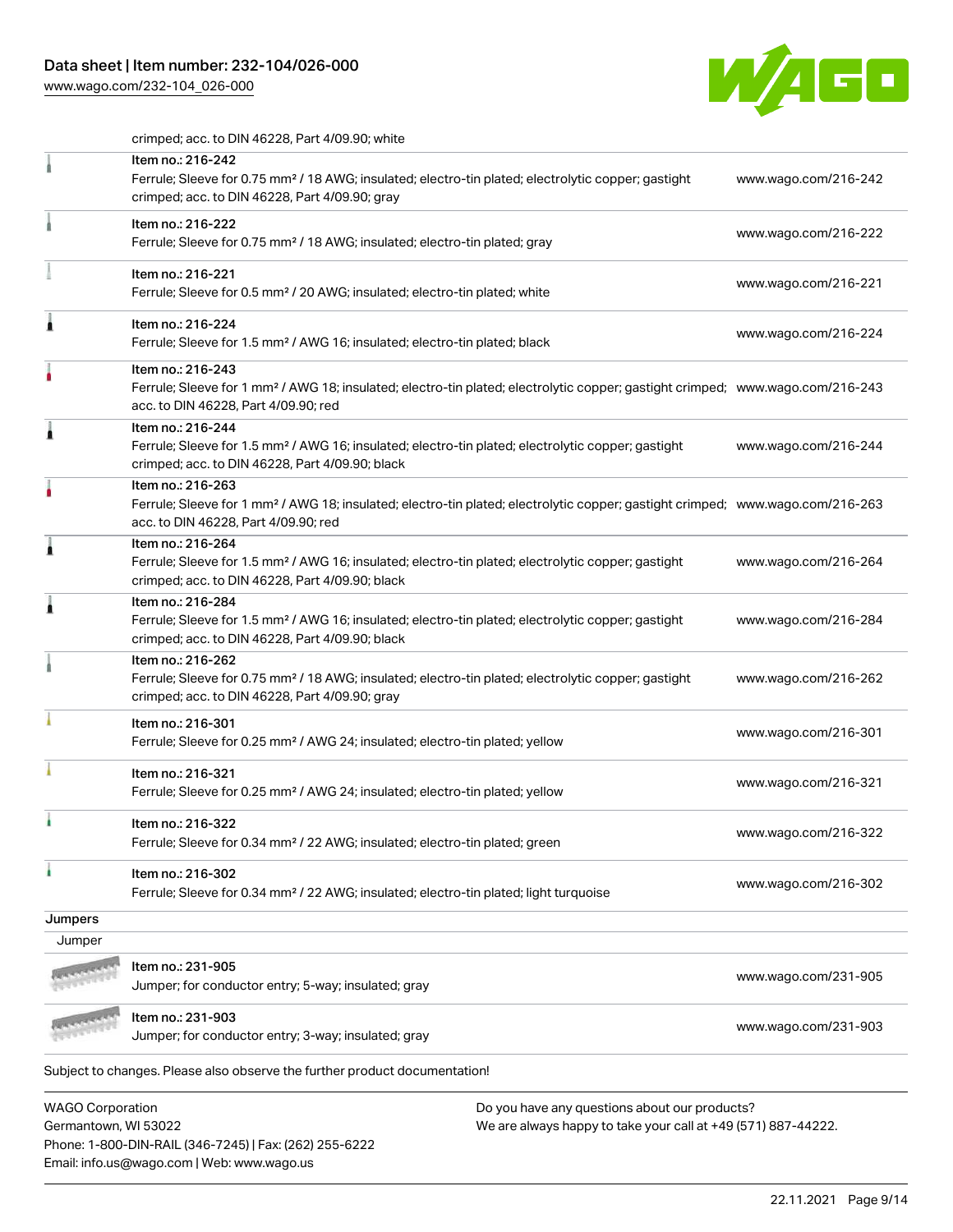# Data sheet | Item number: 232-104/026-000

[www.wago.com/232-104\\_026-000](http://www.wago.com/232-104_026-000)



|                            | Item no.: 231-907<br>Jumper; for conductor entry; 7-way; insulated; gray                                                   | www.wago.com/231-907 |
|----------------------------|----------------------------------------------------------------------------------------------------------------------------|----------------------|
|                            | Item no.: 231-910<br>Jumper; for conductor entry; 10-way; insulated; gray                                                  | www.wago.com/231-910 |
|                            | Item no.: 231-902<br>Jumper; for conductor entry; 2-way; insulated; gray                                                   | www.wago.com/231-902 |
| <b>Testing accessories</b> |                                                                                                                            |                      |
| Testing accessories        |                                                                                                                            |                      |
|                            | Item no.: 210-136<br>Test plug; 2 mm Ø; with 500 mm cable                                                                  | www.wago.com/210-136 |
|                            | Item no.: 231-661<br>Test plugs for female connectors; for 5 mm and 5.08 mm pin spacing; 2,50 mm <sup>2</sup> ; light gray | www.wago.com/231-661 |
| Tools                      |                                                                                                                            |                      |
| Operating tool             |                                                                                                                            |                      |
|                            | Item no.: 209-130<br>Operating tool; suitable for 264, 280 and 281 Series; 1-way; of insulating material; white            | www.wago.com/209-130 |
|                            | Item no.: 231-159<br>Operating tool; natural                                                                               | www.wago.com/231-159 |
|                            | Item no.: 231-231<br>Combination operating tool; red                                                                       | www.wago.com/231-231 |
|                            | Item no.: 231-131<br>Operating tool; made of insulating material; 1-way; loose; white                                      | www.wago.com/231-131 |
|                            | Item no.: 231-291<br>Operating tool; made of insulating material; 1-way; loose; red                                        | www.wago.com/231-291 |
|                            | Item no.: 280-432<br>Operating tool; made of insulating material; 2-way; white                                             | www.wago.com/280-432 |
|                            | Item no.: 280-434<br>Operating tool; made of insulating material; 4-way                                                    | www.wago.com/280-434 |
|                            | Item no.: 280-437<br>Operating tool; made of insulating material; 7-way                                                    | www.wago.com/280-437 |
|                            | Item no.: 280-440<br>Operating tool; made of insulating material; 10-way                                                   | www.wago.com/280-440 |
|                            |                                                                                                                            |                      |

Subject to changes. Please also observe the further product documentation!

WAGO Corporation Germantown, WI 53022 Phone: 1-800-DIN-RAIL (346-7245) | Fax: (262) 255-6222 Email: info.us@wago.com | Web: www.wago.us Do you have any questions about our products? We are always happy to take your call at +49 (571) 887-44222.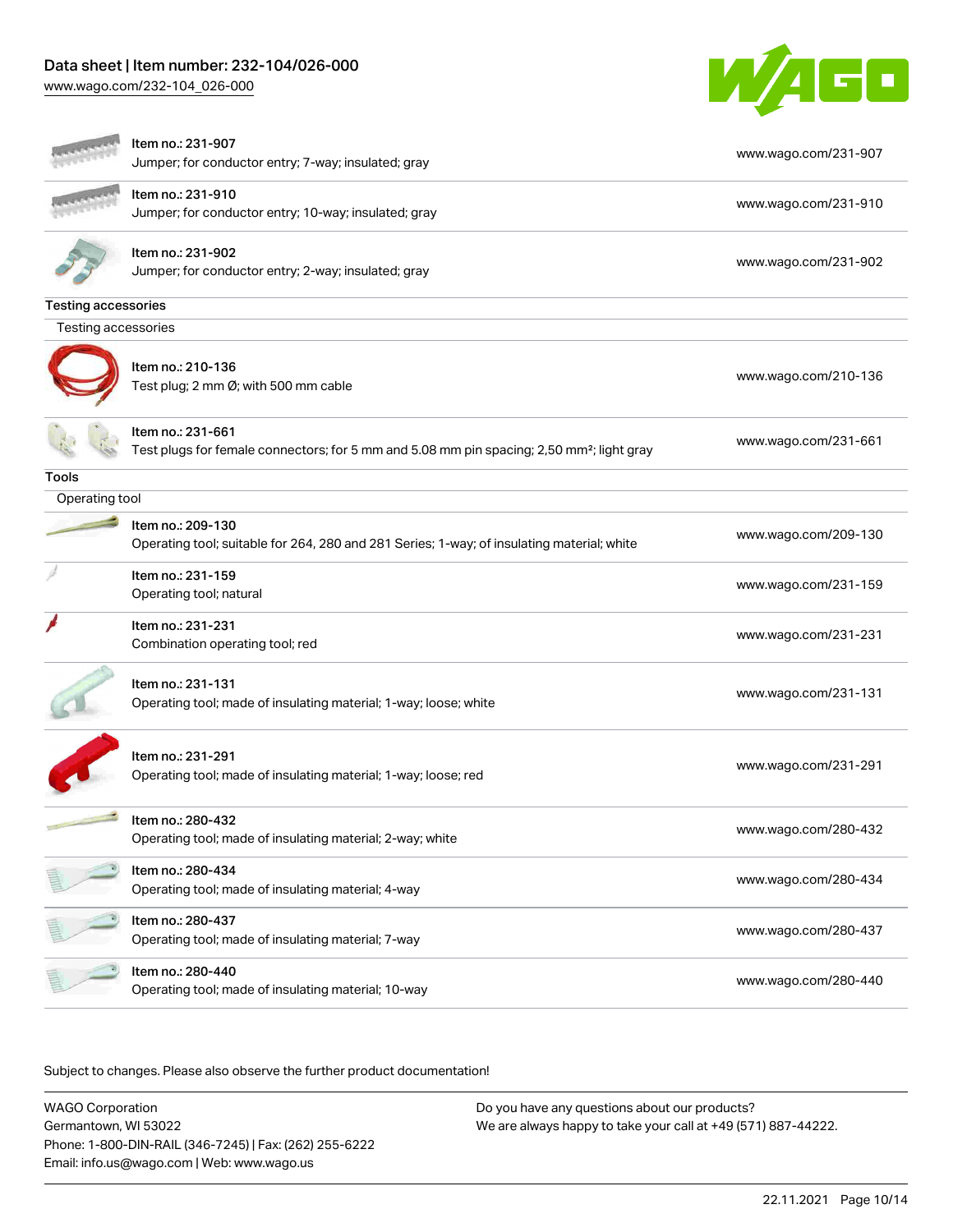Item no.: 280-435

[www.wago.com/232-104\\_026-000](http://www.wago.com/232-104_026-000)



| www.wago.com/280-435 |  |
|----------------------|--|
|----------------------|--|

| Item no.: 280-436<br>Operating tool; made of insulating material; 6-way | www.wago.com/280-436 |
|-------------------------------------------------------------------------|----------------------|
| Item no.: 280-438<br>Operating tool; made of insulating material; 8-way | www.wago.com/280-438 |

Operating tool; made of insulating material; 5-way; gray

Item no.: 280-433 Operating tool; made of insulating material; 3-way [www.wago.com/280-433](http://www.wago.com/280-433)

#### Insulations stops

Insulation stop

 $\overline{\phantom{a}}$ 



Item no.: 231-672 Insulation stop; 0.75 - 1 mm<sup>2</sup>; dark gray [www.wago.com/231-672](http://www.wago.com/231-672) www.wago.com/231-672



**CALLED** LEEEE Item no.: 231-670 Insulation stop; 0.08-0.2 mm<sup>2</sup> / 0.2 mm<sup>2</sup> "s"; white [www.wago.com/231-670](http://www.wago.com/231-670) www.wago.com/231-670

# Item no.: 231-671

Insulation stop; 0.25 - 0.5 mm²; light gray [www.wago.com/231-671](http://www.wago.com/231-671) www.wago.com/231-671

#### Downloads Documentation

| Additional Information |            |        |          |
|------------------------|------------|--------|----------|
| Technical explanations | 2019 Apr 3 | pdf    | Download |
|                        |            | 2.0 MB |          |

#### CAD files

#### CAD data

| 2D/3D Models 232-104/026-000      | <b>URL</b> | Download |
|-----------------------------------|------------|----------|
| <b>CAE data</b>                   |            |          |
| EPLAN Data Portal 232-104/026-000 | URL        | Download |
| ZUKEN Portal 232-104/026-000      | <b>URL</b> | Download |

Subject to changes. Please also observe the further product documentation!

WAGO Corporation Germantown, WI 53022 Phone: 1-800-DIN-RAIL (346-7245) | Fax: (262) 255-6222 Email: info.us@wago.com | Web: www.wago.us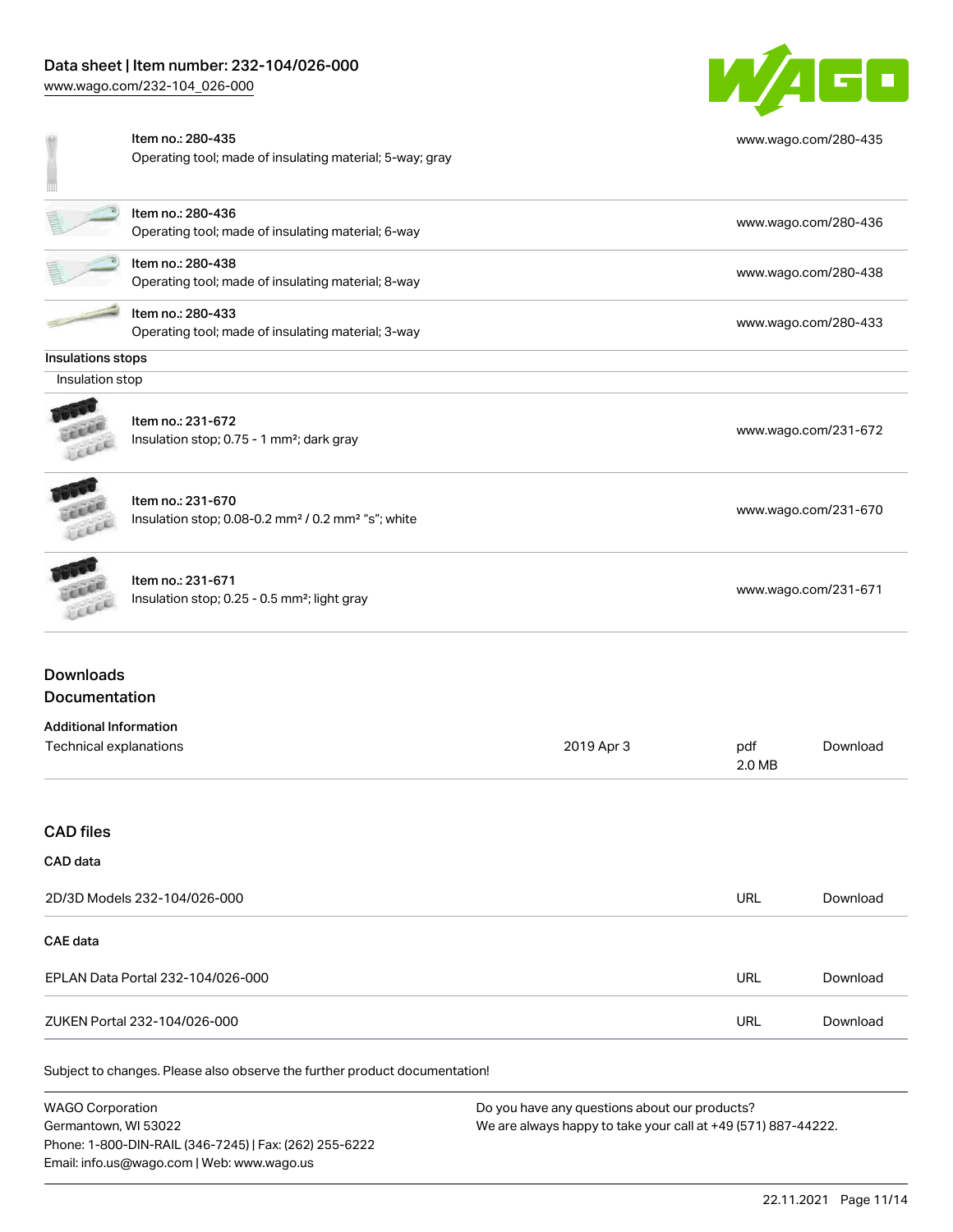

| EPLAN Data Portal 232-104/026-000       | URL | Download |
|-----------------------------------------|-----|----------|
|                                         |     |          |
| <b>Environmental Product Compliance</b> |     |          |
| <b>Compliance Search</b>                |     |          |

| Environmental Product Compliance 232-104/026-000                                                           | URL | Download |
|------------------------------------------------------------------------------------------------------------|-----|----------|
| 1-conductor female connector, angled; CAGE CLAMP <sup>®</sup> ; 2.5 mm <sup>2</sup> ; Pin spacing 5 mm; 4- |     |          |
| pole; 2,50 mm <sup>2</sup> ; gray                                                                          |     |          |

#### Installation Notes



Inserting a conductor via 3.5 mm screwdriver – CAGE CLAMP® actuation parallel to conductor entry.



Inserting a conductor via 3.5 mm screwdriver – CAGE CLAMP® actuation perpendicular to conductor entry.



Inserting a conductor into CAGE CLAMP® unit via operating lever (231-291).



Inserting a conductor via operating tool.

Subject to changes. Please also observe the further product documentation!

WAGO Corporation Germantown, WI 53022 Phone: 1-800-DIN-RAIL (346-7245) | Fax: (262) 255-6222 Email: info.us@wago.com | Web: www.wago.us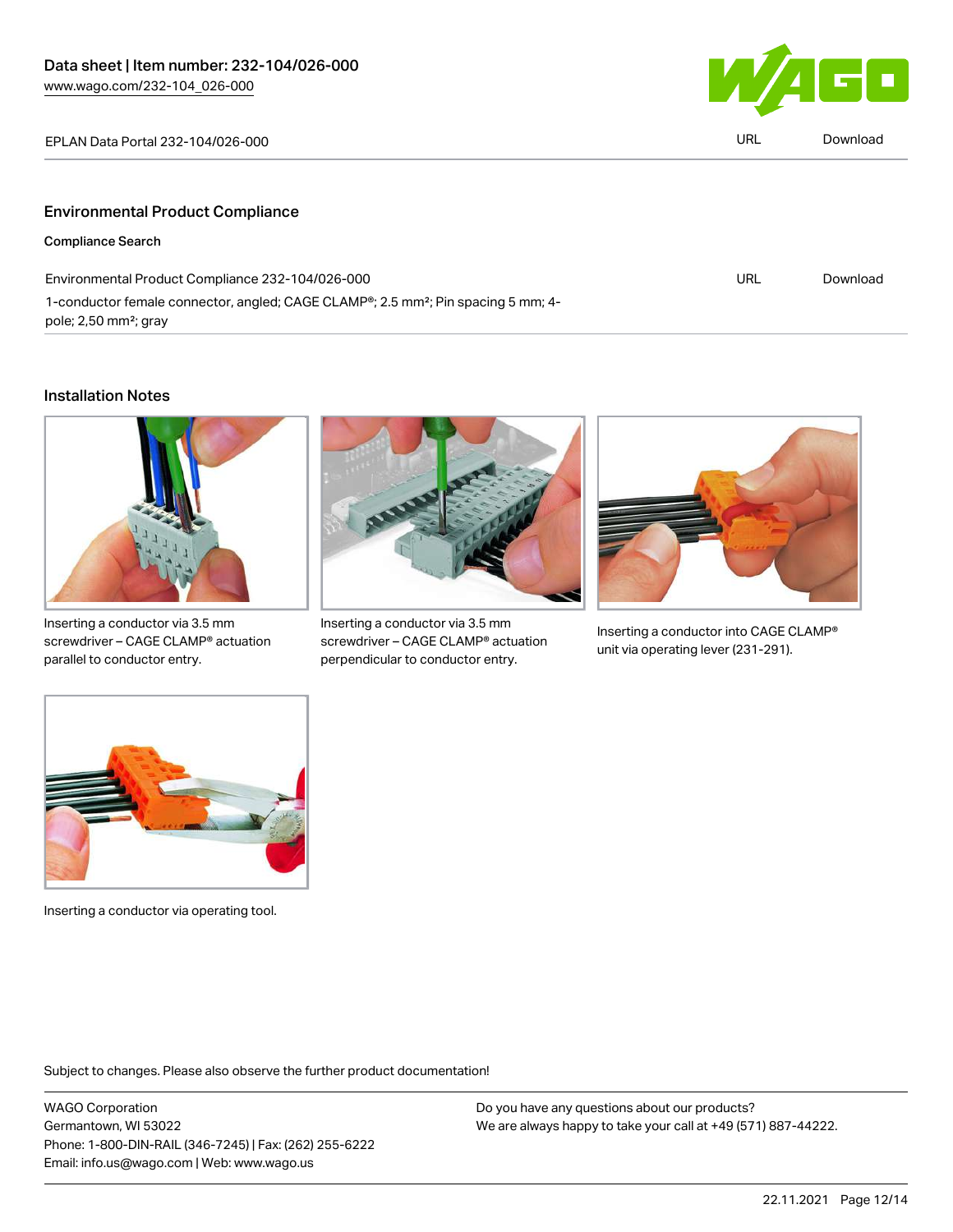



Coding a female connector by removing coding finger(s).



Testing – female connector with CAGE CLAMP®

Integrated test ports for testing perpendicular to conductor entry via 2 or 2.3 mm Ø test plug

#### Installation



Male connector with strain relief plate



Strain relief housing shown with a male connector equipped with CAGE CLAMP®

Subject to changes. Please also observe the further product documentation!

WAGO Corporation Germantown, WI 53022 Phone: 1-800-DIN-RAIL (346-7245) | Fax: (262) 255-6222 Email: info.us@wago.com | Web: www.wago.us